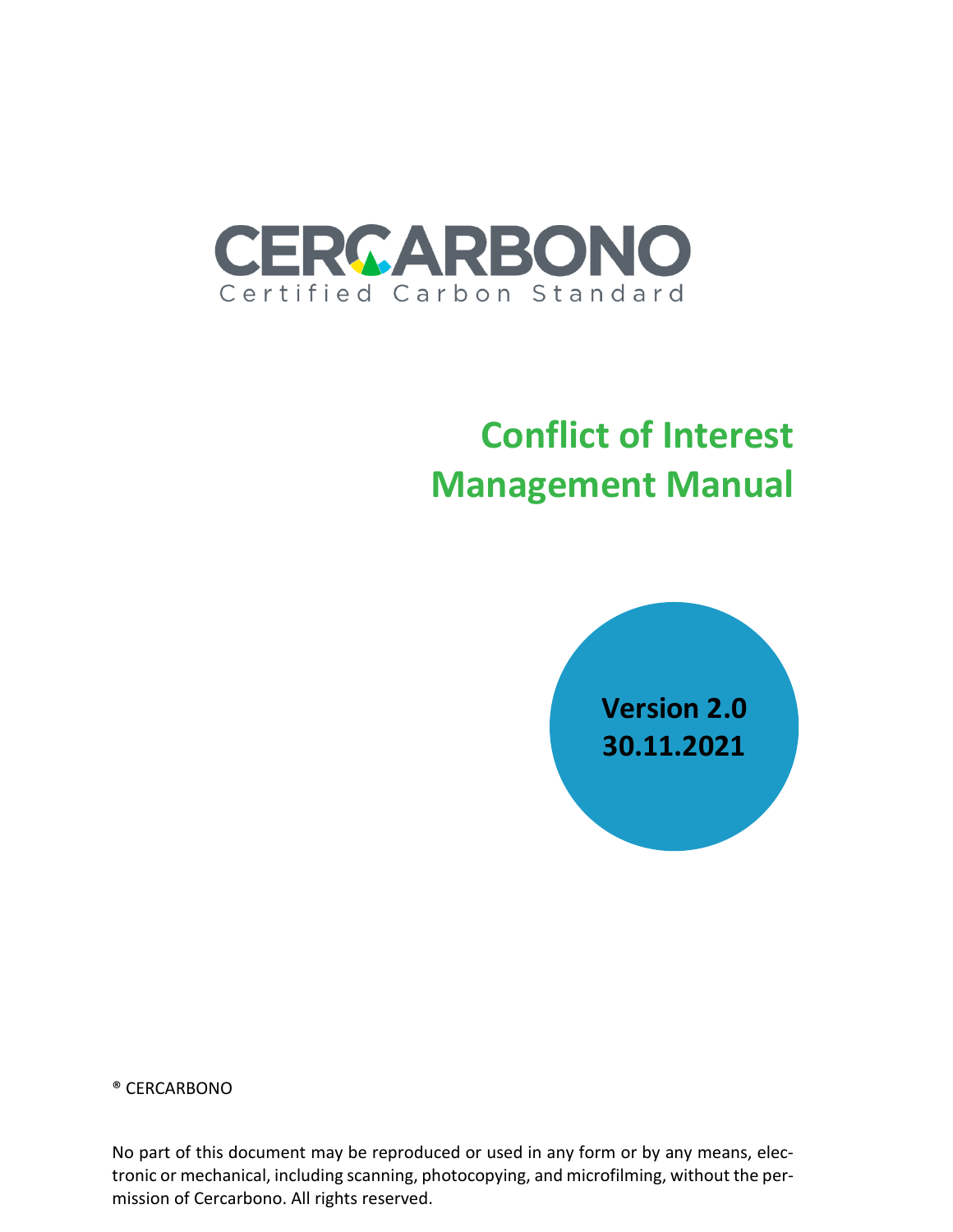# **RCARBOI** Certified Carbon

# **1 Introduction**

Consistent with the transparency that is one of the guiding principles of the Cercarbono certification programme, this manual seeks to ensure that the result of the service offered is not affected in an unseemly manner by factors external to the certification process. In this sense, concepts and procedures are provided to know, identify, and adequately manage conflicts of interest that may arise.

The principles and procedures described are useful for board members, directors, managers, and employees of Cercarbono, as well as for third parties to identify situations that may represent a conflict of interest, directly or indirectly affecting the interests of the parties involved in the provision of the certification service offered by Cercarbono.

This Conflict of Interest Management Manual is mandatory for board members, employees, validation and verification bodies, project developers, registry platform, external consultants and all those persons or companies involved in the certification and registry process of GHG emissions mitigation initiatives.

# **2 Definitions**

**Conflict of interest**: A situation where a person or organisation is or could be involved in multiple interests, financial or otherwise, and where serving one interest could involve working against another. Typically, this refers to situations where a person's or organisation's personal interest could adversely affect the duty to make decisions for the benefit of a third party.

**Employee**: a person who is linked to the company by an employment contract, who provides his or her personal labour services to the company for which he or she receives a financial consideration.

**Relative**: A person who is in the first, second, third or fourth degree of consanguinity and affinity with another person. Also, the spouse or permanent partner, as presented in *[Table](#page-2-0)  [1](#page-2-0)*.

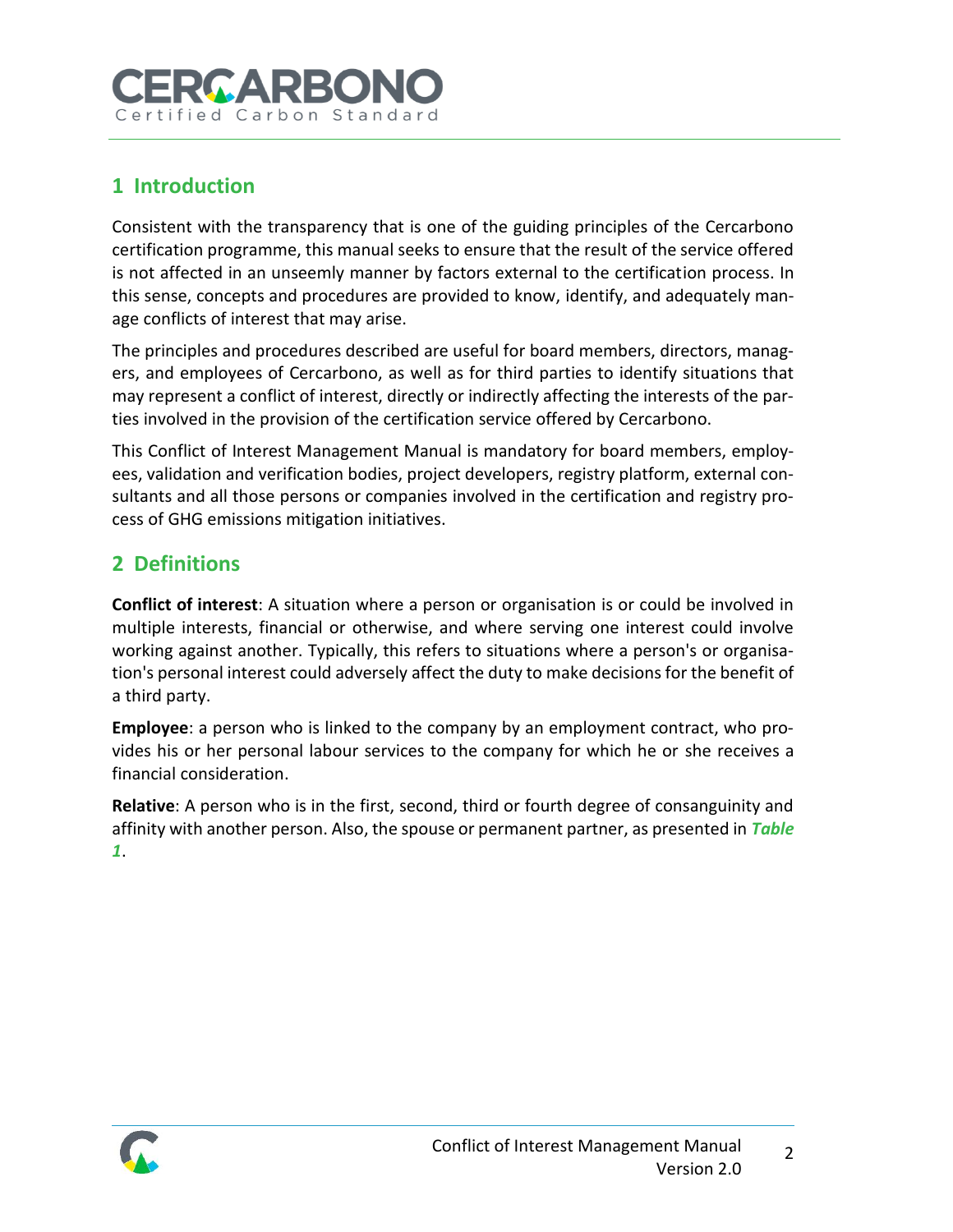

<span id="page-2-0"></span>**Table 1**. Degrees of consanguinity and affinity.

|                     | Consanguinity                 | <b>Affinity</b>                      |
|---------------------|-------------------------------|--------------------------------------|
| First grade         | Father and mother.            | Spouse's father and mother.          |
|                     | Sons and daughters.           | Spouse's sons and daughters.         |
| Second grade        | Grandfathers and grandmoth-   | Spouse's grandfathers and grand-     |
|                     | ers.                          | mothers.                             |
|                     | Grandchildren.                | Grandchildren of the spouse.         |
|                     | Brothers and sisters.         | Spouse's brothers and sisters.       |
| Third grade         | Great-grandfathers and great- | Spouse's great-grandfathers and      |
|                     | grandmothers.                 | great-grandmothers.                  |
|                     | Great-grandchildren.          | Spouse's great-grandchildren.        |
| <b>Fourth grade</b> | Nephews, nieces, uncles, and  | Spouse's cousins, uncles, aunts, un- |
|                     | aunts.                        | cles, grandparents, nieces, nephews, |
|                     |                               | and grandchildren.                   |

## **3 Situations giving rise to conflicts of interest**

The following are some situations or actions that give rise to a conflict of interest.

#### **3.1 Use of confidential information**

Information and documentation related to the company's activities and potential business must be kept within the organisation and may not be used for personal gain or for the benefit of a third party.

Misuse of confidential company information occurs when any of the following actions are taken:

- Information is published without prior authorisation.
- Using or concealing company information for personal gain or for the benefit of a third party.
- Providing information to persons who are not authorised to have it.

#### **3.2 Business activities and shareholdings in companies**

Related conflicts of interest occur in cases where an employee, board member or director has direct involvement either as a legal representative, partner, employee, or manager or indirectly as a consultant in a supplier company that is directly related to the company's certification service.

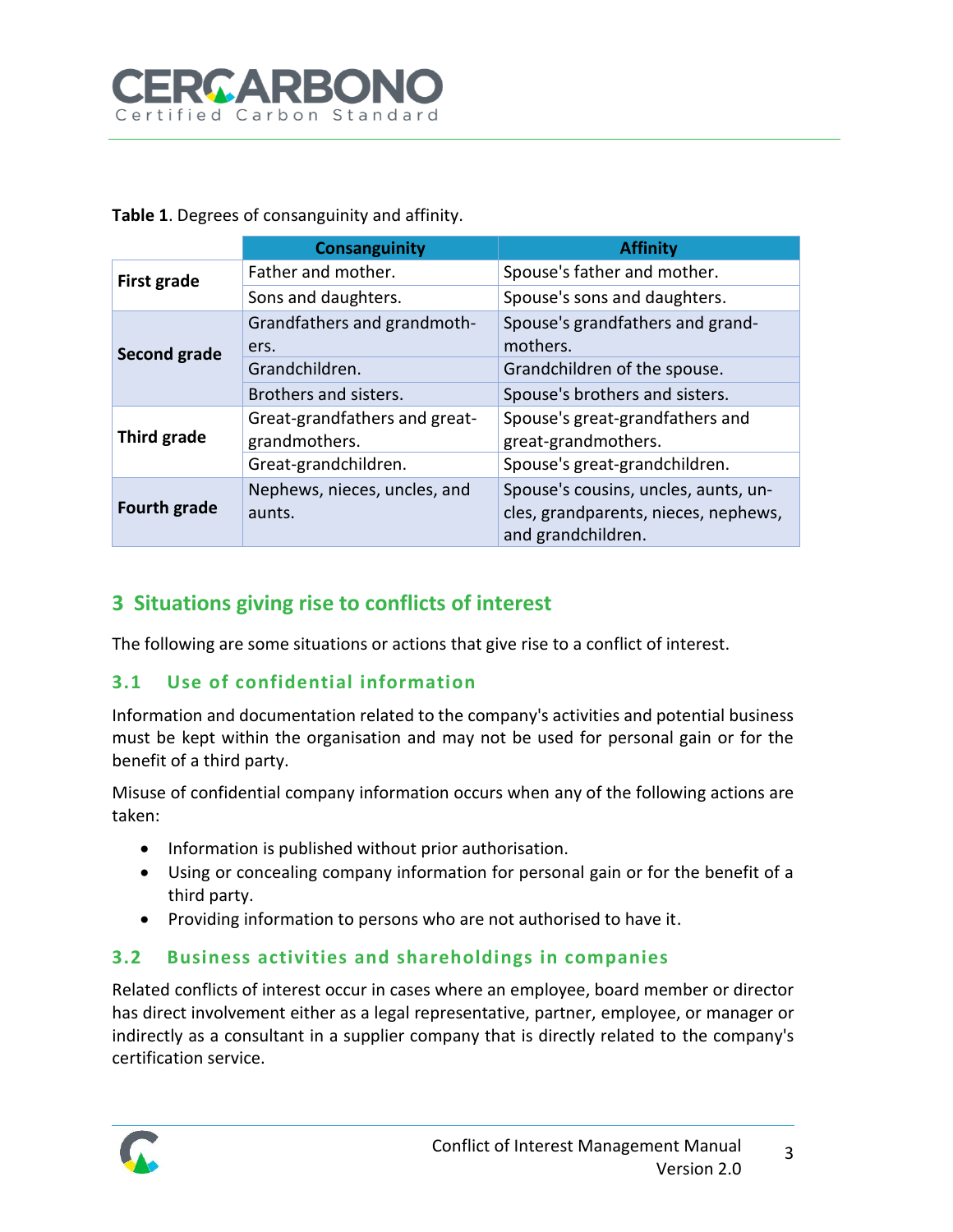

#### **3.3 External employment and investment**

Cercarbono employees must not work for a company that has the same corporate name. They must not sit on boards of directors or be consultants to companies that are direct competitors of the company, regardless of whether remuneration is received.

Investments made outside the company that represent an economic interest that may influence the judgement of employees are considered a conflict of interest.

#### **3.4 Economic activities of people nearby**

If any employee, board member, supplier or consultant identifies that one of the companies with which Cercarbono does business or plans to do business is related to a person with whom they are related, they must inform and declare if there is a relationship with the work they do at Cercarbono.

#### **3.5 Corporate opportunities**

An employee or board member may not personally take advantage of an opportunity generated in the process of carrying out his or her work at Cercarbono.

#### **4 Managing conflicts of interest**

Cercarbono expects all employees to report and declare, both during the hiring process and thereafter, any identified conflicts of interest. Board members are responsible for managing conflicts of interest as they arise and for identifying potential conflicts.

If a conflict of interest is identified at Cercarbono, the due process is as follows:

- 1) At the time of identifying the conflict, all direct or indirect actions and involvement in the event must be suspended.
- 2) Inform the hierarchical superior in a timely manner and as soon as possible, submitting the conflict of interest declaration form.
- 3) Provide all necessary information and documentation to enable the superior and subsequently the members of the board of directors to understand the matter in detail.
- 4) Doubts as to the confirmation of the conflict of interest oblige the person concerned to refrain from participating in the respective activities until it has been determined that no conflict of interest exists.
- 5) The members of the board of directors shall decide on the existence or non-existence of the conflict of interest.
- 6) If a conflict of interest does exist, the members of the general management shall indicate the actions to be taken by means of a document, as well as inform about the person they will appoint for the continuation of the activities related to the case.

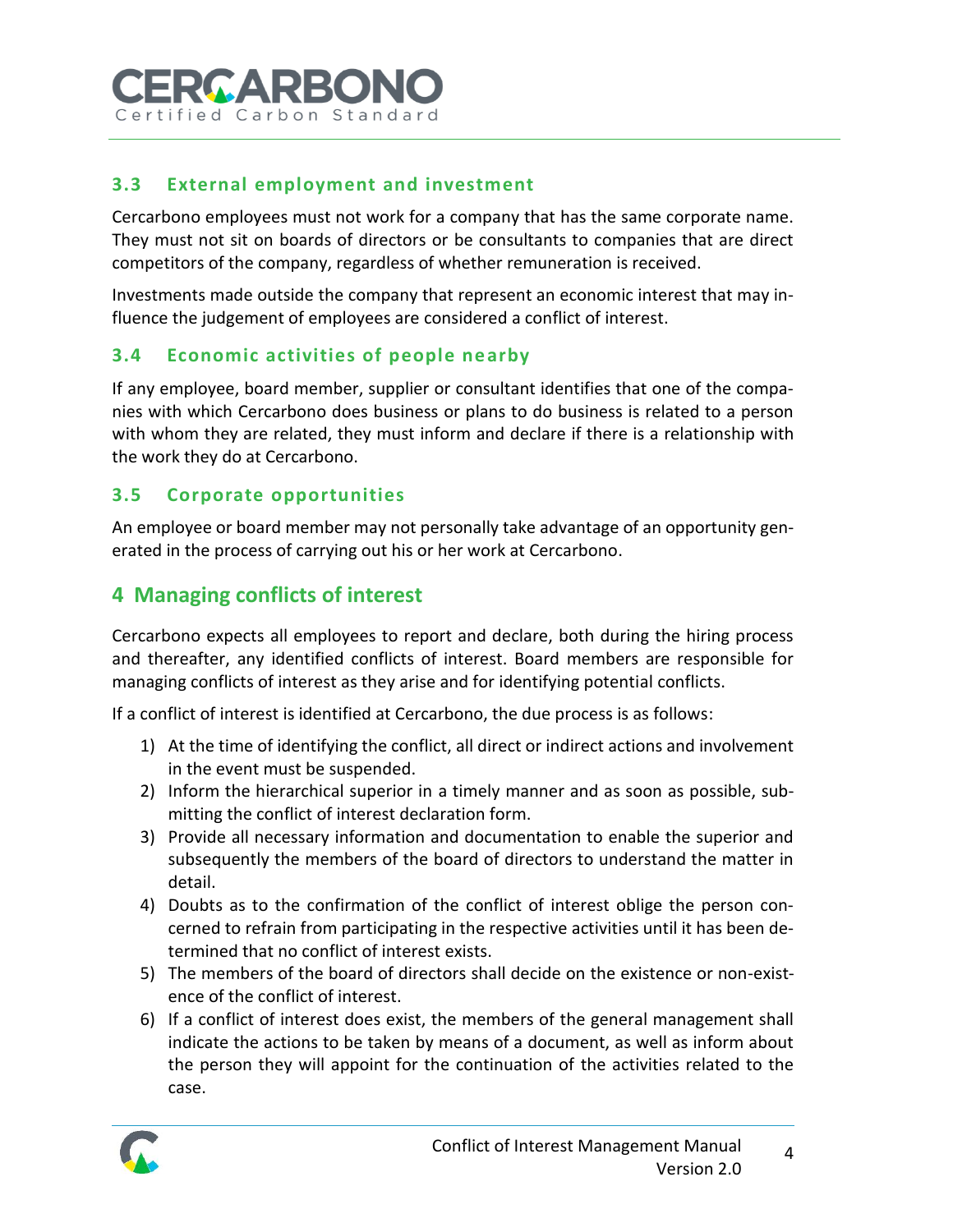

There must be written evidence of the notification and management of the conflict by the employee and the board of directors.

7) If it is concluded that the person involved is presenting a permanent conflict of interest that constantly affects the performance of his or her duties, it should be analysed whether the conflict is a cause for termination of contract, due to impossibility to perform the duties of his or her position.

# **5 Conflict of interest reporting mechanisms**

As detailed above in the second step of Cercarbono's conflict of interest management, if an employee is faced with a conflict of interest in the performance of his or her duties, directly or indirectly, he or she must immediately inform his or her superior by sending an email describing the situation and attaching Cercarbono's conflict of interest declaration form.

The person receiving this report must notify the board of directors to initiate the process. Members should study different alternatives with their respective consequences and analyse previous experiences to find the solution that guarantees fairness and transparency.

# **6 Preventing conflicts of interest**

All employees, suppliers and consultants must comply with all decisions and actions taken by the Board of Directors, as well as with the agreements and contracts of employment.

Persons who are part of the company's shareholding shall not take advantage of the company's own business opportunities for their own benefit or for the benefit of third parties. Membership of boards of directors, or similar activities, is acceptable only to the extent that such activities do not interfere with their work in the company.

All applicants for employment with the company must acknowledge that they have read and understood this handbook at the time of employment and must complete the conflict of interest declaration form.

All persons involved in the company should report, through regular channels of communication, their suspicions about possible conflicts of interest if they have evidence of a demonstrable conflict of interest.

### **7 Dissemination of the manual**

This handbook will be reviewed periodically by the members of the board and any changes will be communicated in a timely manner to all relevant persons through its website or any other means of communication deemed appropriate.